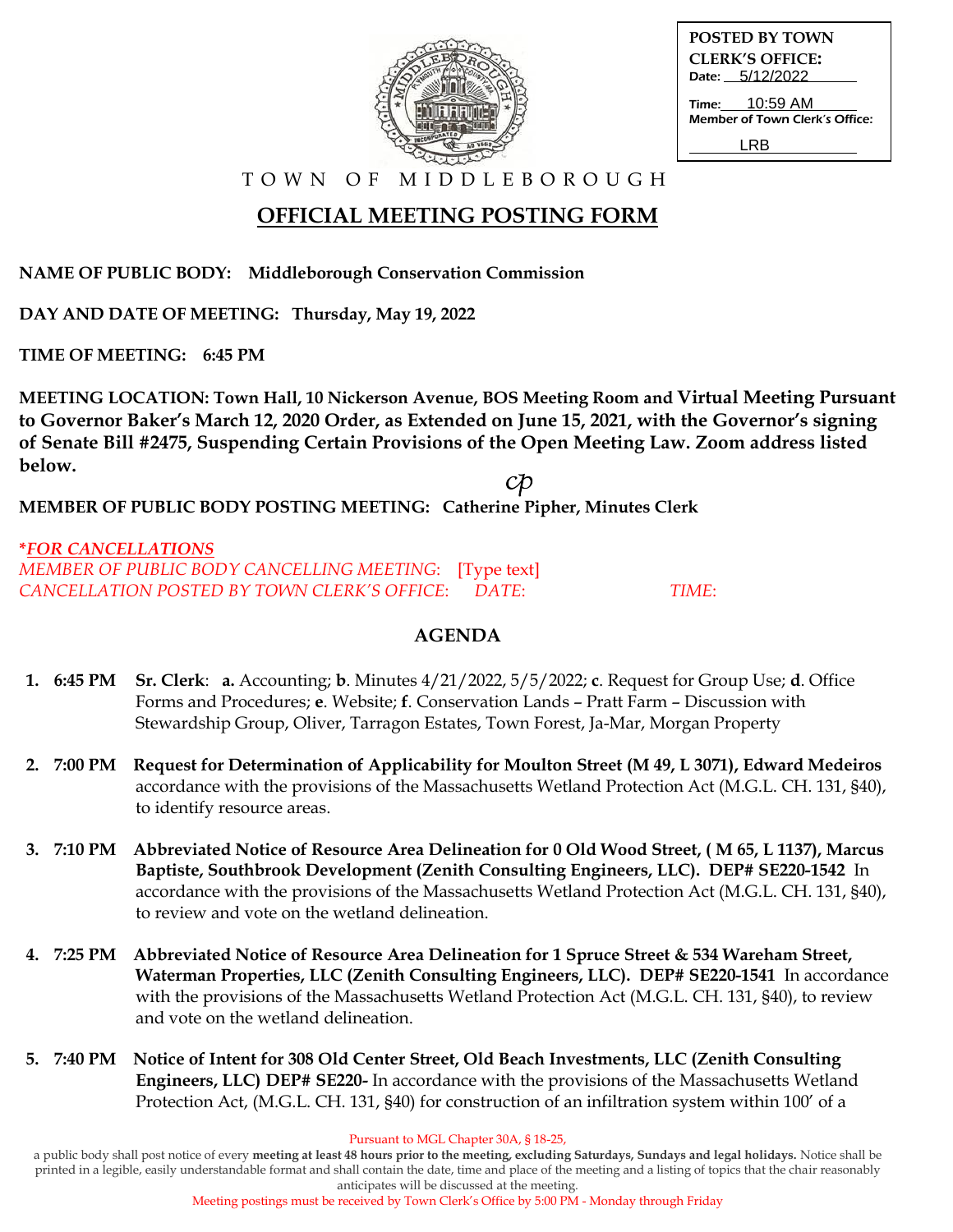| $-10$ |  |
|-------|--|
|       |  |

| <b>POSTED BY TOWN</b>           |
|---------------------------------|
| <b>CLERK'S OFFICE:</b><br>Date: |
| Time:                           |
| Member of Town Clerk's Office:  |
|                                 |

# **OFFICIAL MEETING POSTING FORM**

**Page 2 of 4**

bordering vegetated wetland**.**

- **6. 7:55 PM Notice of Intent for 39 Rocky Meadow Street, Shawn Clark, DEP# SE220-** In accordance with the provisions of the Massachusetts Wetland Protection Act, (M.G.L. CH. 131, §40) to plant new shrubs on sloped perimeter, after removal of trees and clean-up was already done within 100' of a bordering vegetated wetland**.**
- **7. 8:10 PM Notice of Intent for 679 Wareham Street, Michael & Bridget Ferreira, (Outback Engineering, Inc.) DEP# SE220-1540** In accordance with the provisions of the Massachusetts Wetland Protection Act, (M.G.L. CH. 131, §40) to construct a garage within 100' of a bordering vegetated wetland**.**
- **8. 8:25 PM Notice of Intent for Commerce Boulevard, (M 39, L 1938, 2867, 2868, 2886, 2987, 2895, 4436, & 5151), Terry Conroy Jr., Middleborough Park, LLC c/o Conroy Development Corp. (Highpoint Engineering Inc.) DEP# SE220-** In accordance with the provisions of the Massachusetts Wetland Protection Act, (M.G.L. CH. 131, §40) for 1,500+/- LF of roadway extension with associated utility and drainage improvements in support of a Commercial Subdivision within 100' of a bordering vegetated wetland**.**
- **9. Continuation of Notice of Intent for Lot 5 Spruce Street, Don Kinsman, (Outback Eng.), DEP# SE220-1535** In accordance with the provisions of the Massachusetts Wetland Protection Act, (M.G.L. CH. 131, §40) to construct a single-family home with associated amenities within 100' of a bordering vegetated wetland. Hearing opened: April 7, 2022
- **10. Continuation of Notice of Intent for 15R Spruce Street, Marc Roy Sr., (SITEC/Civil & Environmental Consultants, Inc.) DEP# SE220-1536** In accordance with the provisions of the Massachusetts Wetland Protection Act, (M.G.L. CH. 131, §40) to stabilize and put in restoration plantings in the area where vegetation was removed, within 100' of a bordering vegetated wetland. Hearing opened: May 5, 2022
- **11. Request for Certificate of Compliance for 56 Plymouth Street, DEP#SE220-1095.** They had proposed to repair an existing septic system with new components within 100' buffer zone of a bordering vegetated wetland. They also proposed the removal of several trees next to the exisiting septic system abutting the wetlands and stream bank. The Order of Conditions Plan of Record is dated: April 29, 2009
- **12. Request for Certificate of Compliance for 8 Carpenter Street, DEP#SE220-1485.** They had proposed to repair and upgrade a residential septic system within 100' buffer zone of a bordering vegetated wetland. The Order of Conditions Plan of Record is dated: March 16, 2021

Pursuant to MGL Chapter 30A, § 18-25,

a public body shall post notice of every **meeting at least 48 hours prior to the meeting, excluding Saturdays, Sundays and legal holidays.** Notice shall be printed in a legible, easily understandable format and shall contain the date, time and place of the meeting and a listing of topics that the chair reasonably anticipates will be discussed at the meeting.

Meeting postings must be received by Town Clerk's Office by 5:00 PM - Monday through Friday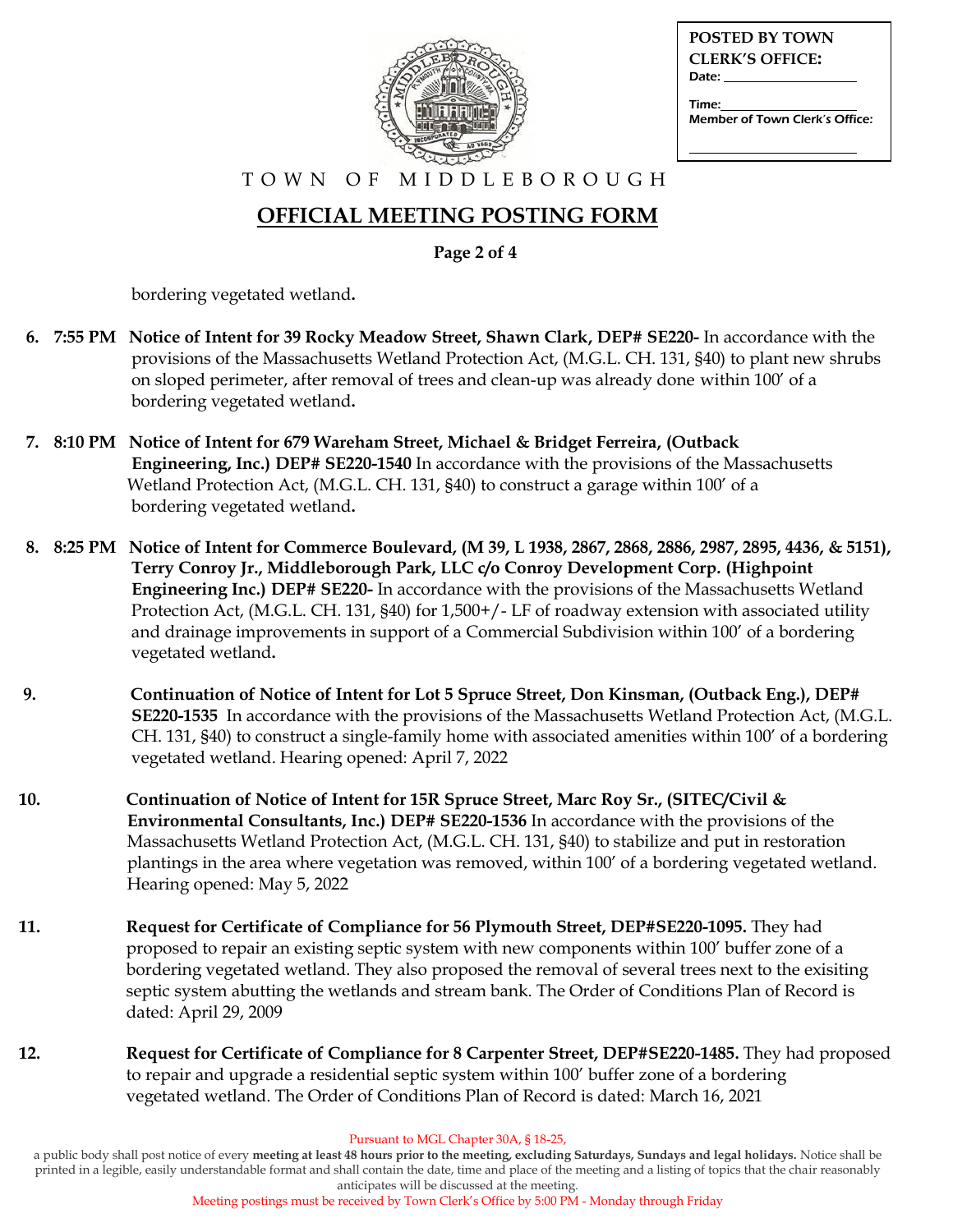

| POSTED BY TOWN                  |
|---------------------------------|
| <b>CLERK'S OFFICE:</b><br>Date: |
| Time:                           |
| Member of Town Clerk's Office:  |

### **OFFICIAL MEETING POSTING FORM**

**Page 3 of 4**

- **13. Request for Certificate of Compliance for 61 Christina Way, DEP#SE220-1477.** They had proposed The construction of a single family house with driveway, septic, and associated grading within 100' buffer zone of a bordering vegetated wetland. The Order of Conditions Plan of Record is dated: April 15, 2021
- **14. Agent**: **a**. Ch.61A Thompson and Precinct Street; **b**. 415 Plymouth St. (Picone); **c.** Soule Homestead; **d.** 85 Plymouth Street (Town Land); **e.** 0 & 535 Wareham Street (restoration); **f.** 722 Plymouth Street; **g.** Precinct Street; **h.** 88 River Street; **i.** 255 Plymouth Street (Rockland Industries); **j.** 89 Saddleworth Way (Complaint); **k.** Ch.61A Wareham Street (M 88, L 5733); **l.** Ch.61 Wareham Street (M 94, L5379); **m.** Oliver Mill Park (Phase 3 Bridge Project); **n.** Taunton River Access Committee; **o.** Stormwater Committee
- **15**. **Conservation Commissioner Reports** CPC; CEHIC; OSRP; 230 Bedford Street
- **16. Mail/Correspondence**

Topic: Middleborough Conservation Commission May 19, 2022 Meeting Time: May 19, 2022 06:30 PM Eastern Time (US and Canada)

Join Zoom Meeting <https://us06web.zoom.us/j/83849971414>

Meeting ID: 838 4997 1414 One tap mobile +16465588656,,83849971414# US (New York) +13017158592,,83849971414# US (Washington DC)

### Dial by your location

 +1 646 558 8656 US (New York) +1 301 715 8592 US (Washington DC) +1 312 626 6799 US (Chicago) +1 720 707 2699 US (Denver) +1 253 215 8782 US (Tacoma) +1 346 248 7799 US (Houston)

Pursuant to MGL Chapter 30A, § 18-25,

a public body shall post notice of every **meeting at least 48 hours prior to the meeting, excluding Saturdays, Sundays and legal holidays.** Notice shall be printed in a legible, easily understandable format and shall contain the date, time and place of the meeting and a listing of topics that the chair reasonably anticipates will be discussed at the meeting.